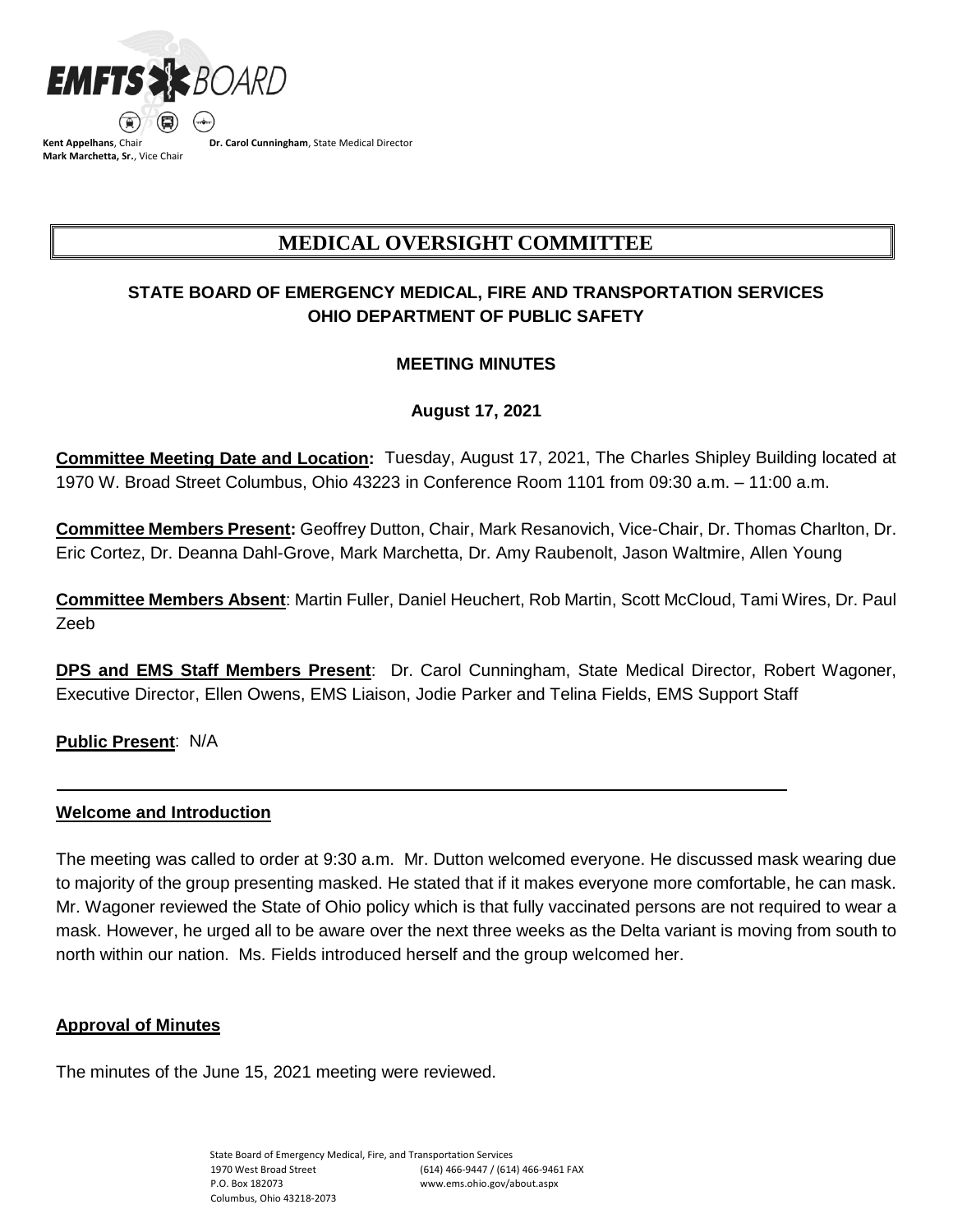*ACTION: Motion to approve the 06/15/2021 Minutes.* Dr. Charlton – First. Dr. Cortez – Second. None opposed. None abstained. Motion approved.

## **Removal of Rob Martin**

Mr. Martin is now the Director of Public Safety for Findlay, Ohio. Mr. Dutton stated he will take the issue to the Board to have him removed. Mr. Wagoner expressed its best for him to resign rather than have him removed from the Committee. Mr. Dutton will reach out to him to have him verify that he is no longer able to participate.

## **New Business**

## The Governor's State of Emergency

Dr. Raubenolt addressed HB151 which permits all EMS providers to perform emergency medical services in any setting. She asked about #9 and who can give medical direction and supervision. She proceeded to say there is no deadline and questioned if advanced practice providers will be allowed to be Medical Directors. Mr. Wagoner answered stating the same language has been picked up in HB110 after HB151 sunset. In HB110, EMS providers can practice in any setting as long as they are working under the direct supervision of a physician, a physician's assistant designated by the physician or an APRN designated by the physician through October 1, 2022. The language is a part of the state budget bill which is HB110. Dr. Cunningham stated we cannot do anything about pending bills. Dr. Charlton asked if rules still apply that specify who a qualified physician is given the language in HB110. Dr. Cunningham answered by saying the language comes from OAC 4765.36. Ms. Owens stated it references only physicians who are licensed in the state of Ohio. It does not allow EMS providers to exceed their scope of practice. A discussion began, led by Mr. Wagoner, on the reasons why EMS providers are performing duties outside of their scope of practice which included the recent pandemic and the loss of providers. Dr. Charlton expressed that he has received many calls regarding staffing and staffing levels at EMS facilities. Ms. Owens responded that the changes in legislation has reduced the requirements of staffing for EMS and are having a detrimental effect. Mr. Marchetta questioned the negative impact of the new legislation and asked what the committee needs to explore the data. Dr. Raubenolt expressed her concern about advanced practice providers providing direction to EMS providers. She went on to say, there are people who do not know the EMS scope of practice who are hiring medics in their hospitals while having expectations that exceed their scope of practice. Mr. Marchetta followed by saying advanced practice providers still do not meet medical director qualifications as promulgated in regulation which he would like to address at a later time. Dr. Cunningham commented about the legalities and the liability protection for EMS providers while working in a hospital. She made note of the memo to EMS addressing this issue that can be found on the website. While working in a hospital setting, EMS providers cannot present themselves as EMS providers. Dr. Cunningham noted psychomotor skill of collecting body fluids from the nasal passages, as well as ultrasound-guided peripheral IV access was addressed prior to the pandemic but halted by the Education Committee. Dr. Charlton stated another committee is having an ongoing discussion about what can be done to decouple educational requirements from the scope of practice, in hopes of mirroring what is done in physician residency programs. Mr. Resanovich revisited EMS classifications in the hospital setting and the scope of practice attached aligned to the non-EMS agency employment model. He stated that the medical services provided will depend upon what the hospital decides in regards to job description, scope of practice and work. This led to a discussion on the individual practitioner liability versus the hospital's liabilities. Dr. Charlton noted that, ultimately the goal is to serve the patient rather than solely focusing upon the paramedics or EMS. Dr. Cortez then asked for clarification on when an individual is functioning as an EMS provider versus a non-EMS provider in a hospital setting. Mr. Resanovich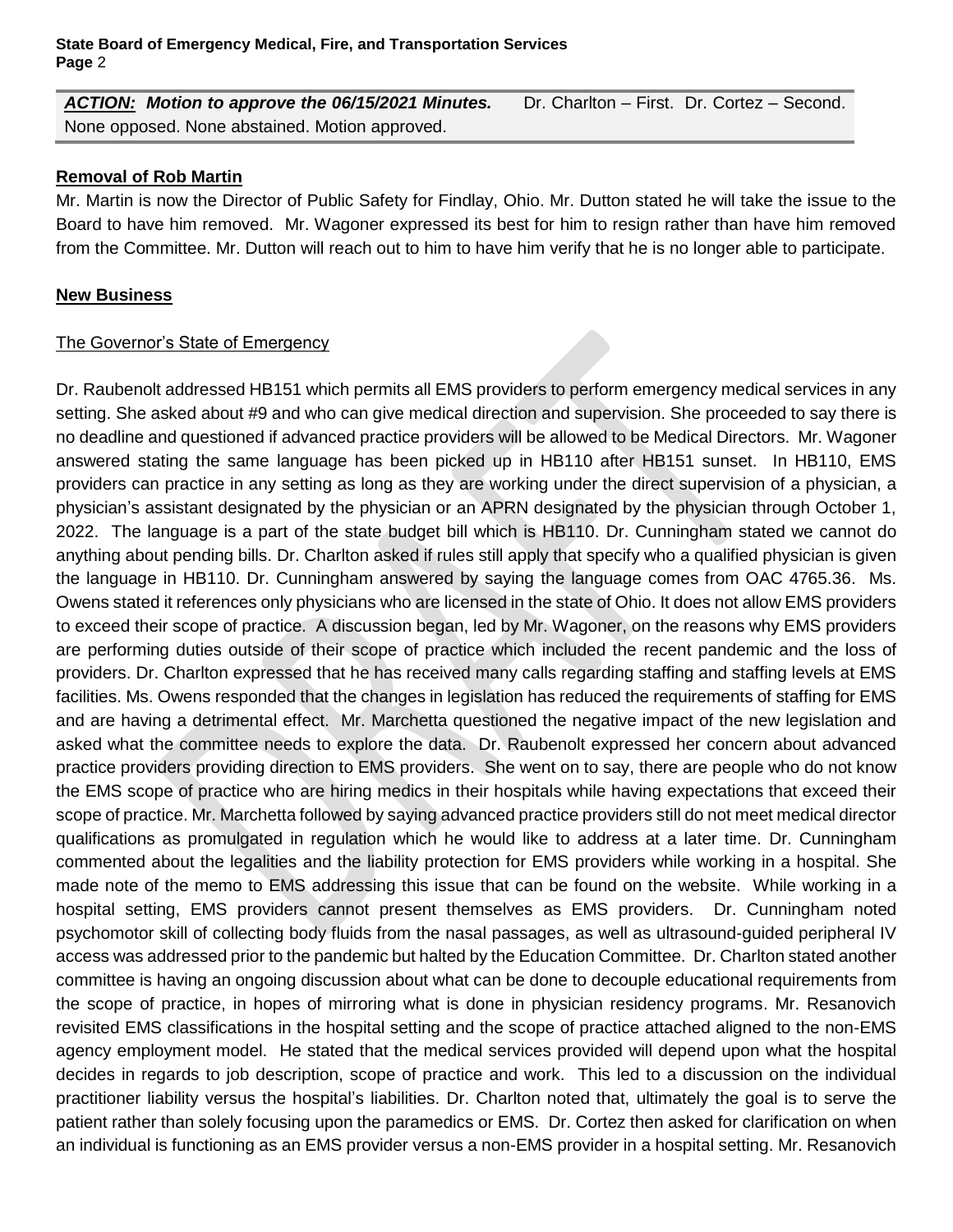#### **State Board of Emergency Medical, Fire, and Transportation Services Page** 3

stated it is the job qualifications which typically includes an Ohio EMS certification, and the job duties they are performing.

**Action Item**: The committee will revisit HB151 six months before it sunsets.

## Medical Directors of Specialty EMS Teams

Mr. Dutton provided an email written by Mr. Thomas Allenstein and Ms. Julie Rose which addresses primary medical direction by specialty physicians. Dr. Charlton expressed that he vehemently opposes subspecialists holding the medical director positions. He expressed an EMS physician is still needed in an agency's care and medical direction should be a qualified position. Dr. Cunningham suggested that the mobile integrated healthcare model should be mirrored where the EMS medical director partners with the primary care physician to develop the protocols for EMS providers. Mr. Dutton stated Dr. Zeeb was not able to attend the meeting but made similar points to Dr. Charlton regarding medical director qualifications. Mr. Dutton noted that the group is collectively in disagreement with a statement made by Ms. Rose in the email. He also noted that a waiver can be granted by the EMFTS Board for someone who potentially wants to be a medical director who is not an EMS physician on a case-by-case basis. Mr. Waltmire stated that the discussion began with neonatal teams at Nationwide Children's Hospital and the mobile stroke unit. Dr. Cunningham expressed that it is appropriate to have subspecialty doctors as co-medical directors and have their input because it is the best thing for the patient. Mr. Marchetta suggested that Mr. Allenstein attend the next MOC meeting to eliminate any misinterpretation of the email. Dr. Charlton addressed his concerns with having a medical director and a co-medical director and what would be expected to address needs of patient and staff. Dr. Cunningham had previously suggested and continues to support the creation of an EMS Medical Director certification for physicians who meet the qualifications cited in Ohio Administrative Code 4765-3-05 made available to those who are interested. This would create a data bank of qualified EMS medical directors for the Division of EMS records as well as a resource list for EMS agencies who unexpectedly lose their medical director and need a replacement. Mr. Marchetta noted that adding the medical director's name to the Ohio EMS grant applications and performing an audit of the physician's qualification has created a partial list; however the number of applications have decreased. Mr. Wagoner partially contributes the decrease of grant applications is due to CARES funds. He stated that he is also concerned about over- regulating the medical director requirements. He advised that the group needs to share the sentiments with Dave Fiffick for discussion with the Transportation Committee. Mr. Wagoner proposed that a requirement should be made for specialty care transport agency medical direction to include oversight by a qualified medical director. Dr. Charlton stated it should be up to the Board to decide if the person is qualified to be a medical director. Mr. Resanovich will discuss with the Transportation Committee. Mr. Dutton inquired about the summary points that should be addressed at the Board meeting and the committee members provided input. Topics discussed included: there is no value in subspecialty; other avenues outside of board-eligibility or board certification in emergency medicine to become medical directors already exist for agencies involved in transport; there also needs to be cooperation for those agencies involved with specialty care; medical direction must include a qualified medical director. Dr. Cunningham added that specialty teams are not defined nor addressed in the rules right now.

**Action Item**: Mr. Resanovich will discuss points with the Transportation Committee. Mr. Dutton will bring this up for discussion at the Board meeting.